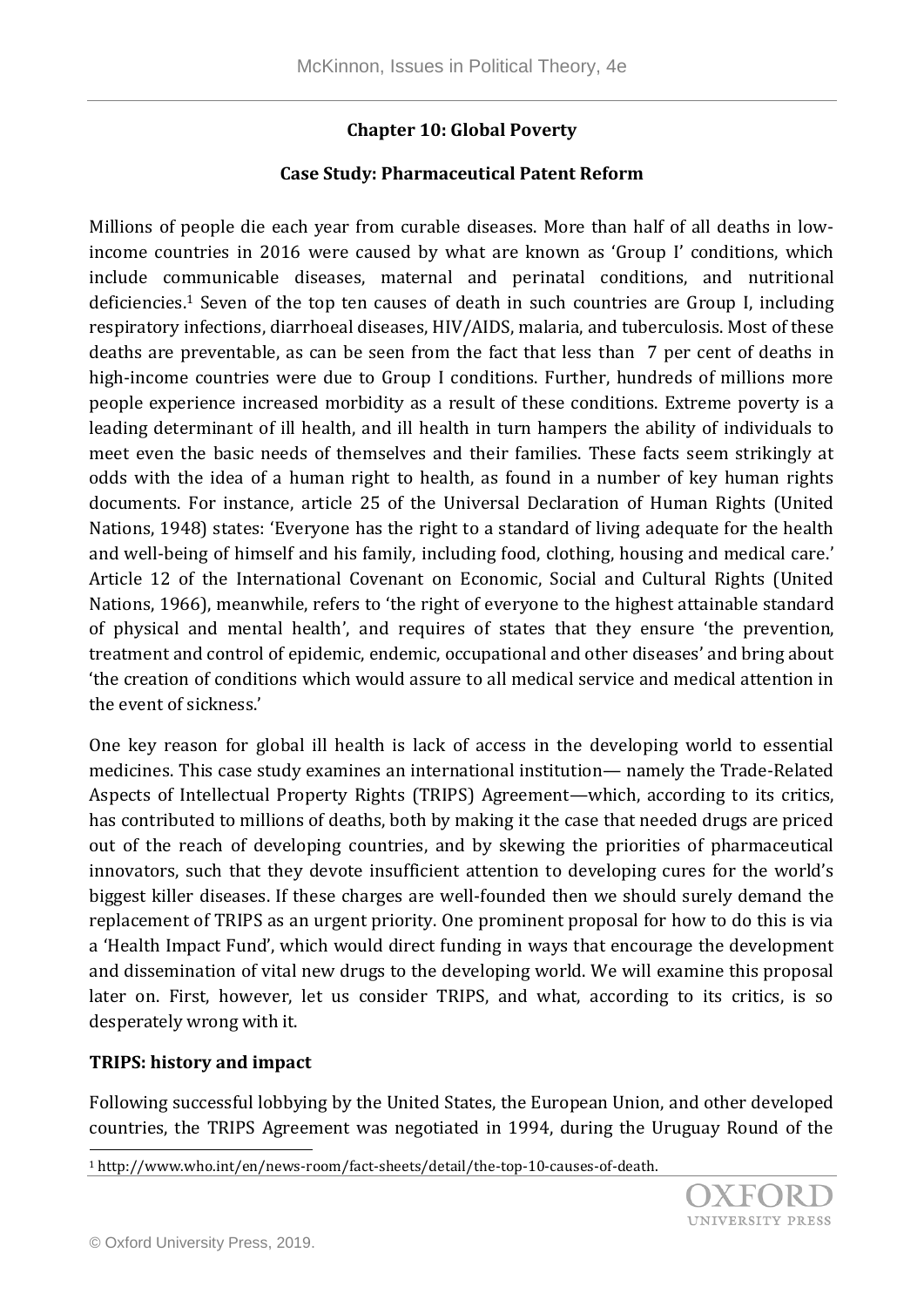General Agreement on Tariffs and Trade (GATT), which paved the way for the establishment of the World Trade Organization (WTO). TRIPS requires of signatories that they establish laws affording robust protection to intellectual property rights—including, crucially, those held by pharmaceutical companies in respect of their innovations. Assent to the TRIPS agreement is now a condition of WTO membership. As such, developing countries seeking access to lucrative western markets have found themselves compelled to sign up.

TRIPS vests patent-holding pharmaceutical companies with monopolies over their innovations lasting for a minimum of 20 years, and allows them to maximize their revenues during that period by selling their drugs at prices greatly in excess of production costs. This arrangement, however, while conducive to the interests of the pharmaceutical giants and their shareholders, effectively excludes poor countries from accessing vaccines, cures, and palliatives urgently required by their citizens. Countries who violate pharmaceutical patents by manufacturing generic copies of medicines, or by allowing them to be imported from elsewhere, are charged, in effect, with piracy, can be vigorously pursued through the dispute resolutions process specified under TRIPS, and may be subject to economic sanctions.

#### **TRIPS: is it unjust?**

On what grounds might the existing regime of patent protection be defended? Some  $\mathbb{Z}$ —and in particular libertarians—would no doubt argue that pharmaceutical researchers have a right to control access to their innovations, no matter how urgently others might need them. For many, however, it will be far from clear why researchers' interests in having such control should take priority over the interests of the global poor in getting affordable medicines. TRIPS is not a natural fact, or an inevitable and immutable way to allocate property rights. It is an institution designed by humans that seemingly has the predictable result of preventing medicines from getting into the hands of those that need them most. In this sense, it seems plausible to suggest that TRIPS causes premature deaths. If so, there is a strong case for reform, in order to remedy this harm.

A better defence of the current regime seeks to show that it does not cause the harm that its critics claim, by arguing that intellectual property rights are in fact beneficial not only to the drug companies, but to all, *including* the global poor. This argument begins by noting that researching and developing a new medical treatment is a costly and risky enterprise, as there are no guarantees as to whether the research will be successful in yielding an effective product, or how quickly. Because of the costs and uncertainties associated with pharmaceutical research, the argument continues, companies would not commit the necessary investment unless they had good grounds for thinking that they would benefit in the long run. And, of course, if they did not invest, we would all be denied many necessary drugs. As it is, the promise that one will be able to patent one's pharmaceutical inventions, and thereby recoup expenses and make a profit stimulates and incentivizes life-saving research. And while the poorest nations may be excluded from purchasing the treatments developed in the early years of their availability, the argument concludes that they will in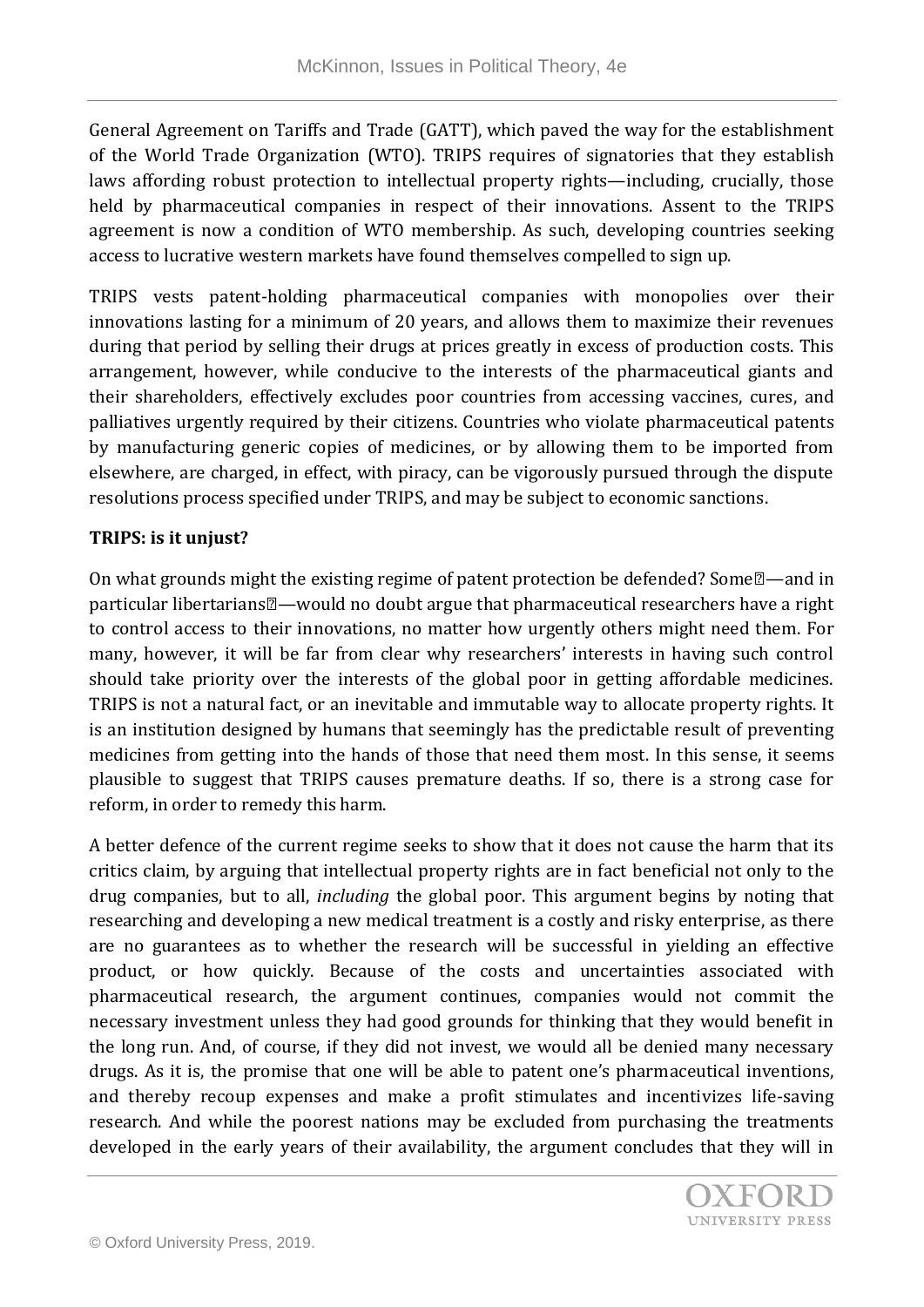time (after the expiry of the patent) benefit more than they would under a system that did not recognize patents at all.

Critics of TRIPS, however, reject this argument from mutual benefit. First, they reply that the research programmes of the pharmaceutical corporations are inadequately aligned with health priorities in the developing world. For if the poorest nations will not be able to afford the drugs developed, then there is little incentive to cater to their particular needs. Thus, a disproportionate amount of money is channelled into treatments for relatively minor complaints, such as erectile dysfunction or male pattern baldness, rather than, say, for the big three killer diseases (AIDS, malaria, and tuberculosis) that afflict developing countries across swathes of Africa and elsewhere. Second, opponents of TRIPS will be unsatisfied with the prospect of developing countries acquiring access to pharmaceuticals only twenty or more years down the line, given the suffering caused by treatable diseases in these countries every day. The benefits generated by the current intellectual property regime seem small compared to the harms that are caused. Third, fatal diseases are themselves innovators: crucially, by the time a patent expires and a given treatment reaches the developing world, the disease it addresses may have mutated, rendering the drug obsolete.

## **<A>Compulsory licensing arrangements**

The above-cited problems with patent protection for live-saving medicines have led many to conclude that developing countries would be morally justified in disregarding intellectual property rights, and producing or importing generic copies of branded drugs wherever necessary to meet the healthcare needs of their people (see, e.g., Brock, 2001). However, there is in fact a provision within the terms of the existing TRIPS Agreement that appears to give developing countries some leeway to do so legally. To elaborate: TRIPS allows a country's government to grant a 'compulsory license' for the domestic manufacture of generic copies of patented medicines, subject to their paying a royalty (generally of under 10 per cent) to the patent holder. The situation on compulsory licensing was clarified in the 2001 Doha Ministerial Declaration on TRIPS and Public Health, which emphasized that TRIPS ought not to be seen as an impediment to a country's taking the steps needed to protect public health. The Declaration also allowed countries to grant compulsory licences for the manufacture of generic drugs intended for foreign (as opposed to domestic) consumption, so as to make room for cases in which a country is in need of a medicine, but lacks the capacity to produce it internally.

The system of compulsory licensing, then, appears to go some way to addressing the health needs of developing countries, and allaying concerns about the effects of TRIPS. However, according to its critics it is limited in several key respects (Hollis and Pogge, 2008, 99-100). First, although states are allowed under compulsory licensing arrangements to manufacture generic drugs for export to a country that needs them, the costs of their doing so are borne by the manufacturing country itself, rather than the intended beneficiary. Moreover, the procedure is frustratingly bureaucratic. For these reasons, then, it is difficult for poor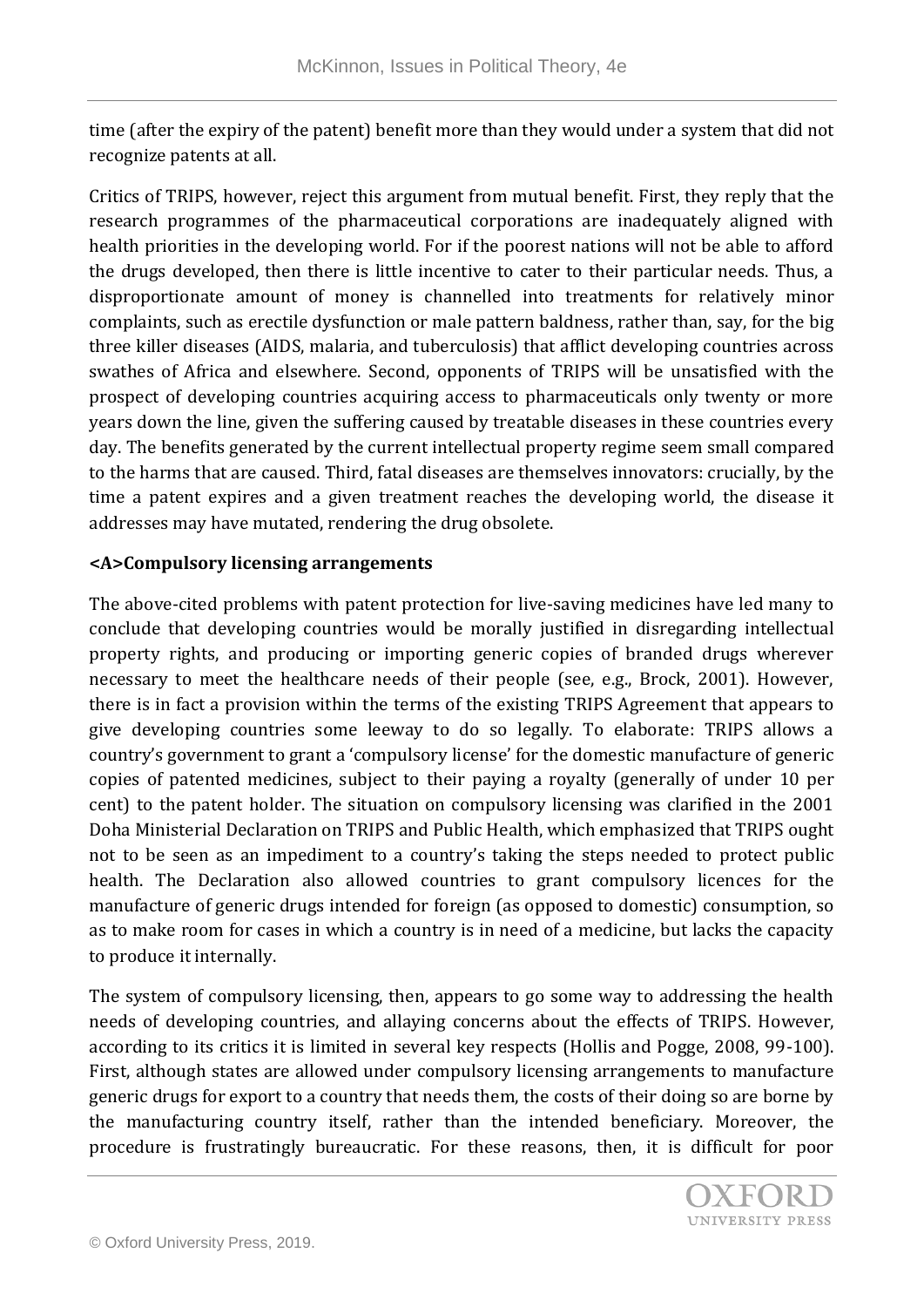countries which are in need of generic drugs but unable to manufacture them to enlist other countries to help with production. Second, although discretion as to when granting a compulsory licence is warranted rests in the hands of individual states, the pharmaceutical industry uses its considerable power to try to restrict their use as far as possible. Countries tend, then, to be extremely cautious about issuing compulsory licences, in case they attract political reprisals. Third, and perhaps most importantly, compulsory licensing does not address the problem of research priorities being slanted in favour of the needs of the developed world. Indeed, there are good grounds for thinking that, if developing countries are sometimes entitled to bypass product patents, pharmaceutical companies will have even more reason to concentrate on satisfying the health priorities of wealthy consumers in the developed world, rather than tackling the major killer diseases.

## **<A>The 'Health Impact Fund'**

Various schemes for addressing these problems have been developed. Some of these focus on seeking to incentivize research and development through prize funds and grants, such as those provided by the Gates Foundation. While helpful, these do not directly address the issue of ensuring that people in developing countries can actually access the medicines (Hassoun 2014, p. 234). Nicole Hassoun (2014) proposes a rating system for pharmaceutical companies, based on their drugs' impact in improving global health. Hassoun suggests that the best companies could be issued a Global Health Impact label to use on all of their products, including cosmetics etc., which would then attract customers. This would encourage companies to both invest in research into drugs that greatly improve global health and to ensure that those drugs, and indeed existing medicines, reach the people who need them most.

A distinct, more ambitious proposal, seeks to more directly change the financial rewards to pharmaceutical companies. This is the 'Health Impact Fund', an idea that has been refined in recent years by a number of academics, including several prominent political theorists (see https://healthimpactfund.org). It aims to incentivize the development of treatments and cures for the world's most pressing healthcare needs, and would work roughly as follows (see Hollis and Pogge, 2008). First, pharmaceutical innovators embarking on research into a new drug would be offered a choice between taking out a patent of the conventional sort, and taking out a new alternative type of patent. Those taking the second option would *not* be granted exclusive rights to sell their product at a profit. On the contrary, they would be required to allow the reproduction of the drug by generic drug manufacturers, and its sale at cost price. Instead of making money through sales, innovators would be given financial rewards out of a Health Impact Fund, paid for by national governments, at a level reflecting the contribution made by the drug to alleviating global health problems. In other words, researchers would receive more money from the Fund depending on how many people are helped by their product, and the severity of the illness that it tackles. Note that, because the proposed new species of patent would sit alongside the conventional patent system, pharmaceutical companies would still have the option of spending their time on developing

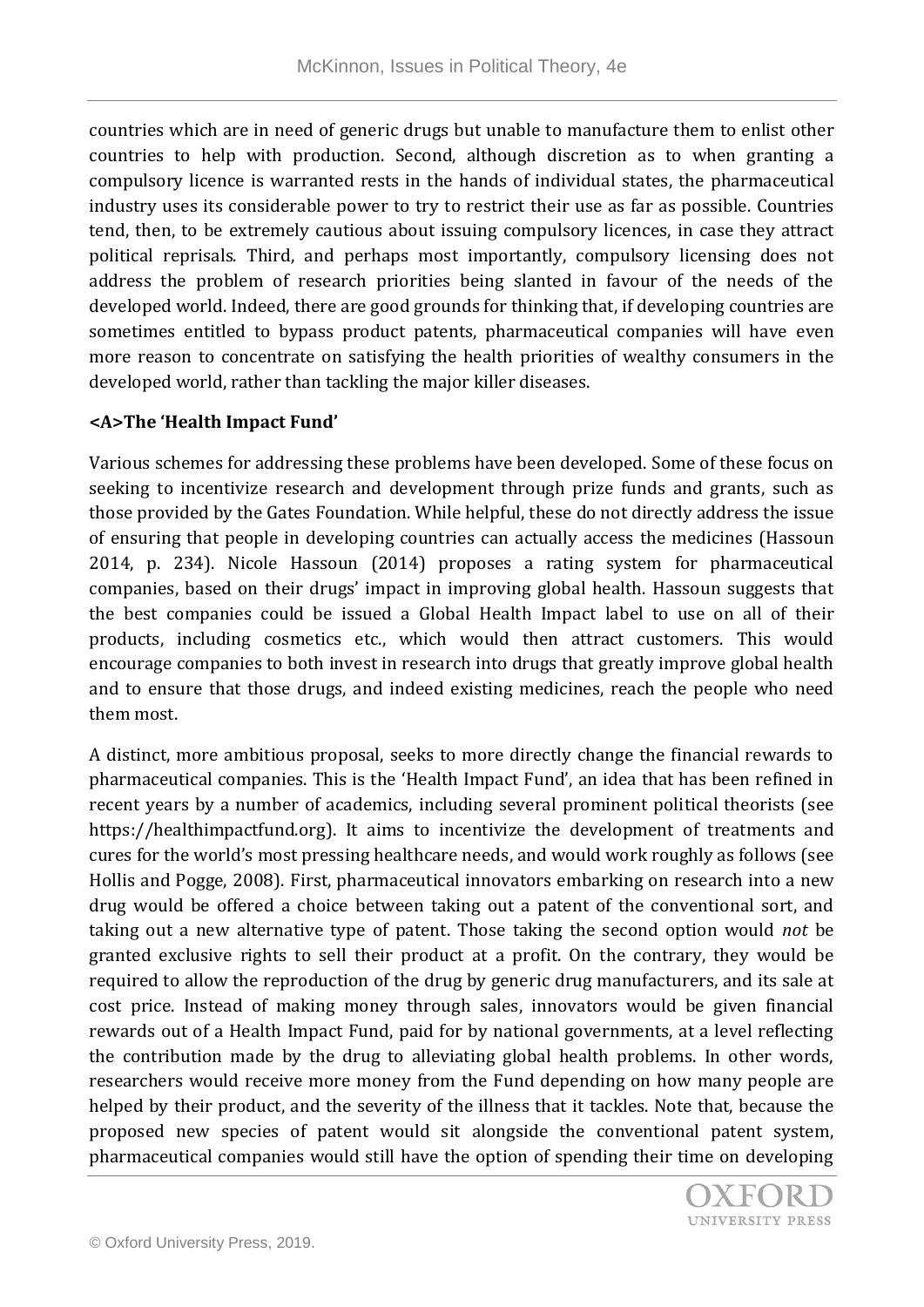medicines for the relatively trivial complaints, like baldness, that affluent consumers in the developed world are prepared to pay large sums of money to get. However, they would also have a second financially viable option, namely that of developing new drugs to solve urgent global health problems. In short, the Health Impact Fund is intended to create greater harmony between the currently antagonistic interests of the big pharmaceutical companies and the global poor.

Of course, as we have just noted, the Health Impact Fund would require a financial commitment by national governments $\mathbb{Z}$ —ideally, in proportion to their respective levels of affluence. In order to be effective the Fund would need to be large; its advocates hope that it will initially be around \$6 billion. It would thus be expensive to create. Hassoun (2014, p. 235) mentions that one of the key comparative advantages of her rating system proposal is that it would be much cheaper to implement. Thomas Pogge (2005) has argued, however, that financing the Health Impact Fund is not only the morally indicated course of action for wealthy nations, but also in their self-interest. For, in contributing to the scheme they will not only earn the goodwill of poorer countries, but also benefit from reductions in the prices of drugs that their own citizens will often need (for instance, treatments for HIV), and reductions in the cost of the latter's medical insurance. Promisingly enough, the Health Impact Fund idea does now appear to be gaining some political support. The Social Democratic Party of Germany has endorsed it, calling on the German government to support a pilot scheme. And the World Health Organization Expert Working Group on Research and Development Financing has said that the idea merits further consideration. Whether or not the Health Impact Fund ultimately sees the light of day remains to be seen. It is, however, already a prime example of how ideas from political theory can gain political traction in the real world.

# **References**

Brock, D. (2001) 'Some Questions about the Moral Responsibilities of Drug Companies', *Developing World Bioethics* 1: 33–7.

Hassoun, N. (2014) 'Globalization, Global Justice, and Global Health Impact', *Public Affairs Quarterly* 28: 231–58.

Hollis, A. and Pogge, T. (2008) *The Health Impact Fund: Making New Medicines Accessible for All*, New Haven, CT: Incentives for Global Health.

Pogge, T. (2005) 'A New Approach to Pharmaceutical Innovations', *Online Opinion*, http://www.onlineopinion.com.au/view.asp?article=3559.

United Nations (1948) *Universal Declaration of Human Rights*, General Assembly Resolution 217A (III).